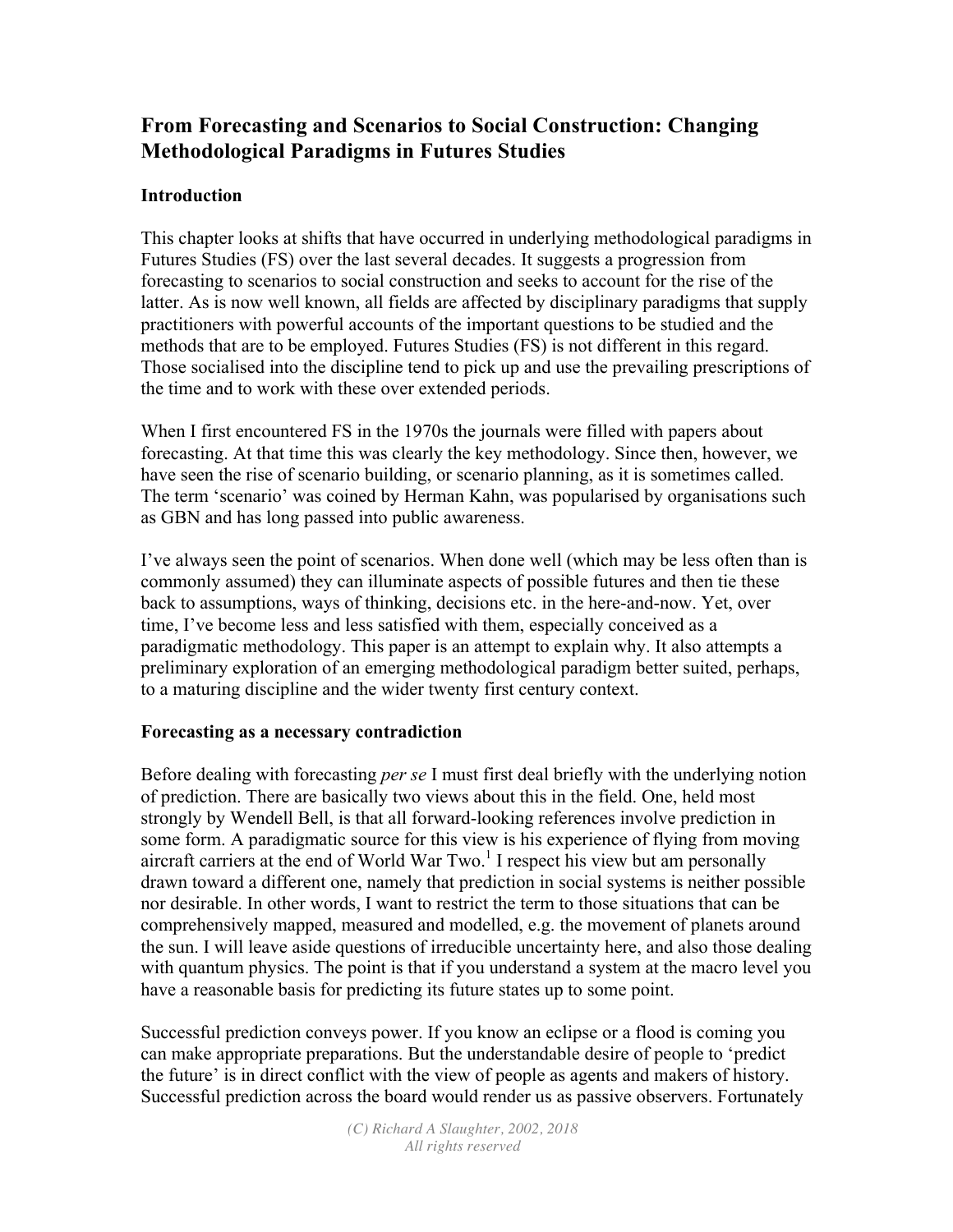such full-scale 'foreknowledge' is not available to us. But humans, being humans, shapers and would-be masters of this small planet, have a built-in need and capacity to direct, control and construct. The globe-spanning infrastructure that surrounds us today is conclusive evidence of that.

Within that broad domain are many interests, situations that absolutely require some foreknowledge. If you want build a house that will withstand strong winds or periodic flooding you need to make judgements about how to construct it and with what materials. Similarly, if you want to build a bridge, you must anticipate how it will be used and what stresses it will have to bear. As the twentieth century infrastructure developed, however, such physical features were well covered (in most cases) by the applied discipline of engineering. The need for forecasting then shifted somewhat to financial and economic matters: what would be the level of demand for the bridge, airport or power station? What return on investment (ROI) could be anticipated? In other words, how good an investment was it likely to be? Such questions have become all-too-familiar. They, too, have passed into wide public awareness such that they have sometimes appeared to be the only significant questions before us.

Forecasting flourished in the twentieth century because it attempted to come to grips with such questions and to provide investors, corporations and governments with tools for making the necessary decisions. A whole set of methodologies developed to support this initiative and, for a while, forecasting flourished. Yet the underlying dilemma about prediction and freedom of action was never fully resolved, with the consequence that forecasting lost legitimacy. Let me be clear: I am not saying that forecasting became redundant - far from it. It remains in wide use, necessary use, in countless instrumental contexts today. Rather, what has been lost, and probably lost forever, is the notion that forecasting can tell us much of value about how we should operate in the world and, more particularly, how we should resolve some of the very serious issues facing humankind. Since such questions are bound up with complex social and human issues, forecasting fell silent when confronted by the human predicament.

#### **Scenarios and the discovery of divergence**

When Herman Kahn developed the first formal scenarios at the Hudson Institute in the 1960s and 1970s he was drawing on human capacities that had existed from the dawn of time to consider, and respond to, the not-here and the not-yet. The context that concerned him, however, was that of the Cold War and, in particular, the strike/counter-strike ideology of the time. His works *On Thermonuclear War* and *Thinking About the Unthinkable* elevated the use of scenarios for military purposes way beyond its earlier use in simple war games.<sup>2</sup> Thus from the outset the exploration of divergence was driven by military and strategic considerations. It took a little longer for this methodology to be domesticated and integrated into strategic planning and organisational decision-making. But that is what happened.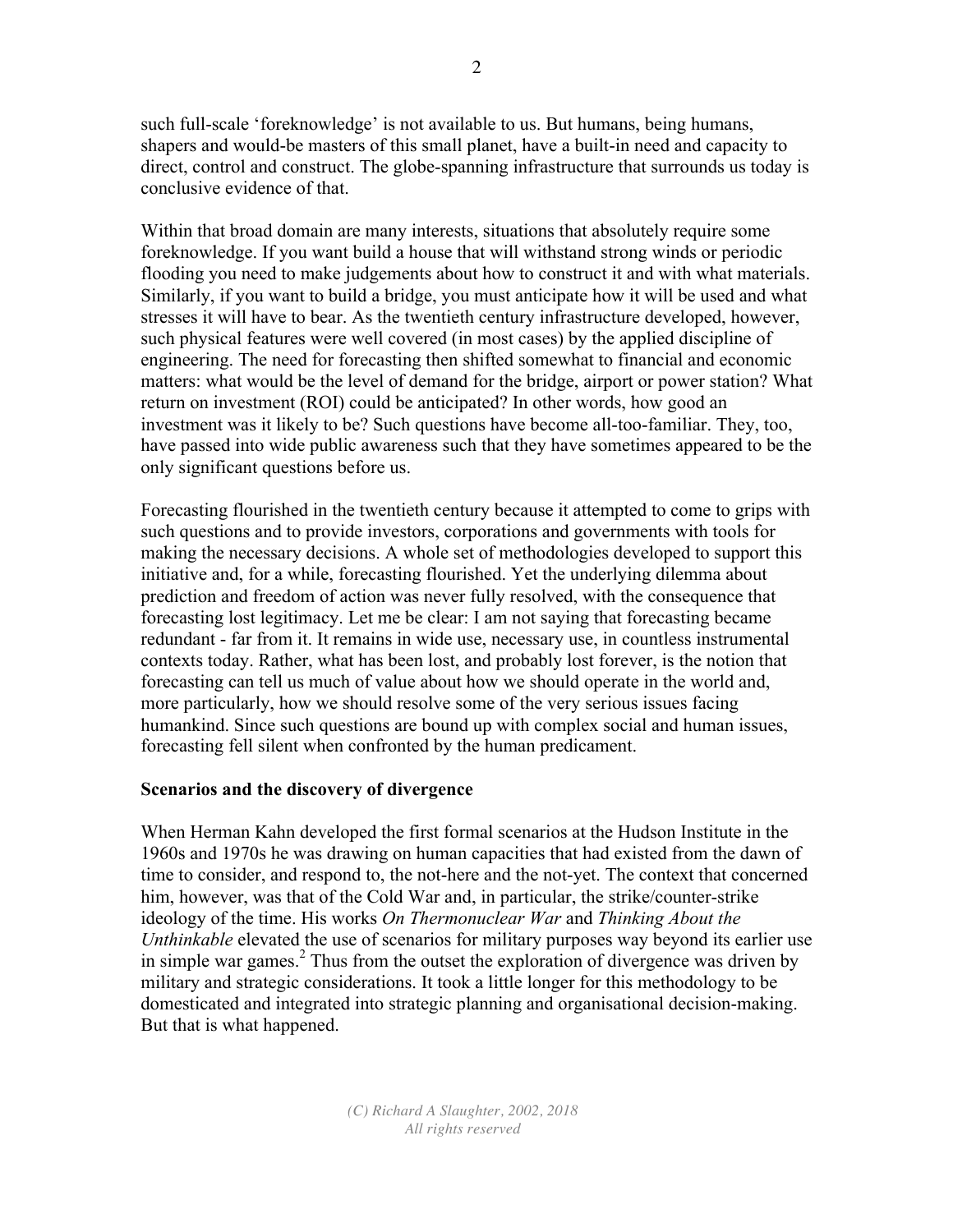By the 1980s and 1990s a flourishing industry had developed around the commercial and government uses of scenarios. The point was, and remains, that a useful response to the irreducible uncertainties associated with forecasting was to shift the focus of anticipatory work to new ground. That is, to set aside hopes for accurate forecasts in favour of two other valuable gains: exploration of divergence and preparation for change.

This was a successful move. It led to the widespread use of scenarios in many different contexts. Moreover, the tools involved were less esoteric than the maths that supported rigorous forecasts. You no longer needed a doctorate to use the new methods. All you really needed was a small group of willing participants, a whiteboard and a felt tip pen! The methodological bases of scenario building are (a) conceptual exploration and (b) simple group processes. Henceforth, anyone could become a scenario builder. And indeed, nearly everyone did. A whole army of semi-trained scenario builders spread out through the boardrooms of commerce, the convocations of government and even, in some cases, the ivory towers of academia. The future had arrived! Or, rather, scenario building had. Since the approach was readily understood and easily mastered it spread out and assumed prominence as the central 'keystone' methodology of futures work.

This was indeed a huge success. People were now no longer just 'talking scenarios' a lot of them were actually creating them. Even schoolchildren could get their heads around scenarios and pump them out on demand. In one sense, therefore, scenarios represent what could be considered the most successful example of the diffusion of a futures methodology. After all they have a number of very attractive features. These include:

- ease of use;
- a participatory method;
- direct relevance to specific situations; and
- a valuable intrinsic flexibility.

Moreover, at the upper end of the market, scenarios could bring a new sophistication to strategy and decision-making. Yet underlying this success there are a number of weaknesses that make scenarios a less than satisfactory method. I will mention just three.

First, while there are certainly interpretive elements in all scenario building, the focus is mostly on the *external* tracking of possible events and situations. In other words, these 'future worlds' tend very strongly to foreground empirical elements and to hide, or obscure, non-empirical factors (see below). Second, standard approaches to scenario building tend to accept current social reality as unproblematic, as 'just being there.' They lack any notion of, or way of, operationalising critique. This means that scenarios are readily assimilated into existing power structures, inequities, dysfunctions without anyone being aware of the fact. Third, and possibly the most serious criticism of standard scenario building, is that it allows, encourages, individuals and organisations to explore future divergence in a kind of 'free-floating' way that bears little or no relation either to the actual dynamics of the global system (however conceived) or to the broader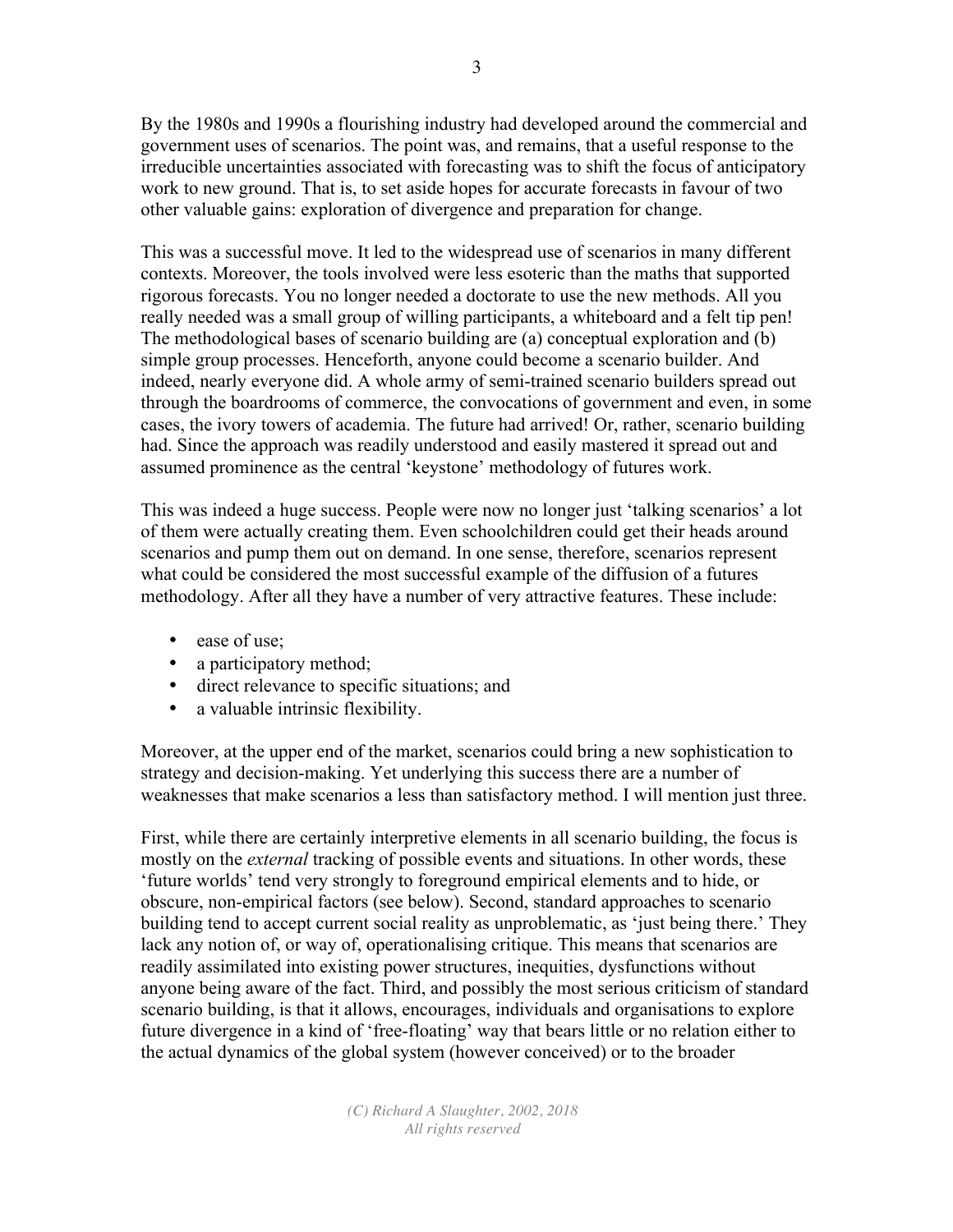frameworks of understanding that are currently available. In other words, the practice of scenario building, scenario planning, failed to reflect or embody the depth of insight and understanding of its most advanced practitioners.<sup>3</sup>

In summary, few can deny that, at the instrumental level, scenarios can be extremely useful. When done well they can also succeed at the level of strategy and high-level decision-making. Their weaknesses, however, make them a problematic methodology for dealing with the complex and ramified concerns of a world facing unprecedented demands and challenges. For this we will need to look in another direction entirely.

### **Emergence of Critical Futures Studies**

Critical Futures Studies (CFS) emerged, in part, from a doctoral dissertation written during the period 1978-1982 – in other words, during the 'fall' of forecasting and the beginning of the rise to ascendancy of scenario building.<sup>4</sup> In the early days I simply read as much as I could and begin to 'map' what I saw as the futures domain. Of the two main centres of work – Europe and America – the latter was clearly dominant. Here were more futurists, SF writers, consultants etc. than there were in the whole of the rest of the world. At first I saw no problem with this. But as I gained familiarity with the material I saw a number of distinct difficulties with what I later termed the 'American mainstream empirical tradition.' To cut a long story short, I found that I could not proceed without developing a critique of that tradition. Specifically, I commented on its:

- superficiality and lack of depth;
- failure to recognise the roles of language, power and embedded social interests;
- lack of understanding of its own sources and grounding;
- routine appropriation (not only in the USA) by the powerful;
- over-confidence in easy or simplistic prescriptions; and,
- lack of awareness of, openness to, other traditions and 'ways of knowing.'

My aim had been to explore what I saw as the deep and systemic (yet obscured) relationships between FS and education. But the materials, approaches, methods and guiding ideas then available were simply not good enough. In order to propose changes in anything so protean and set in place as an education system, one would need much more powerful tools. So it was that, with the help of a first rate supervisor, I discovered a number of deeper sources of enquiry that cast new light on the problems and issues that arise in the futures domain. Since I have written about these elsewhere I will not repeat the story here.<sup>5</sup> The upshot is that I emerged with a view of futures work that was both broad and deep. I'd seen that work that merely addressed the surfaces of the taken-forgranted, everyday, world had no chance whatever of dealing with the deeply-embedded cultural and human dilemmas that I was rapidly becoming aware of. What to do?

Over time I devoted myself to exploring the implications of CFS. It had become clear, for example, that behind the façade of everyday life were a host of structures, processes,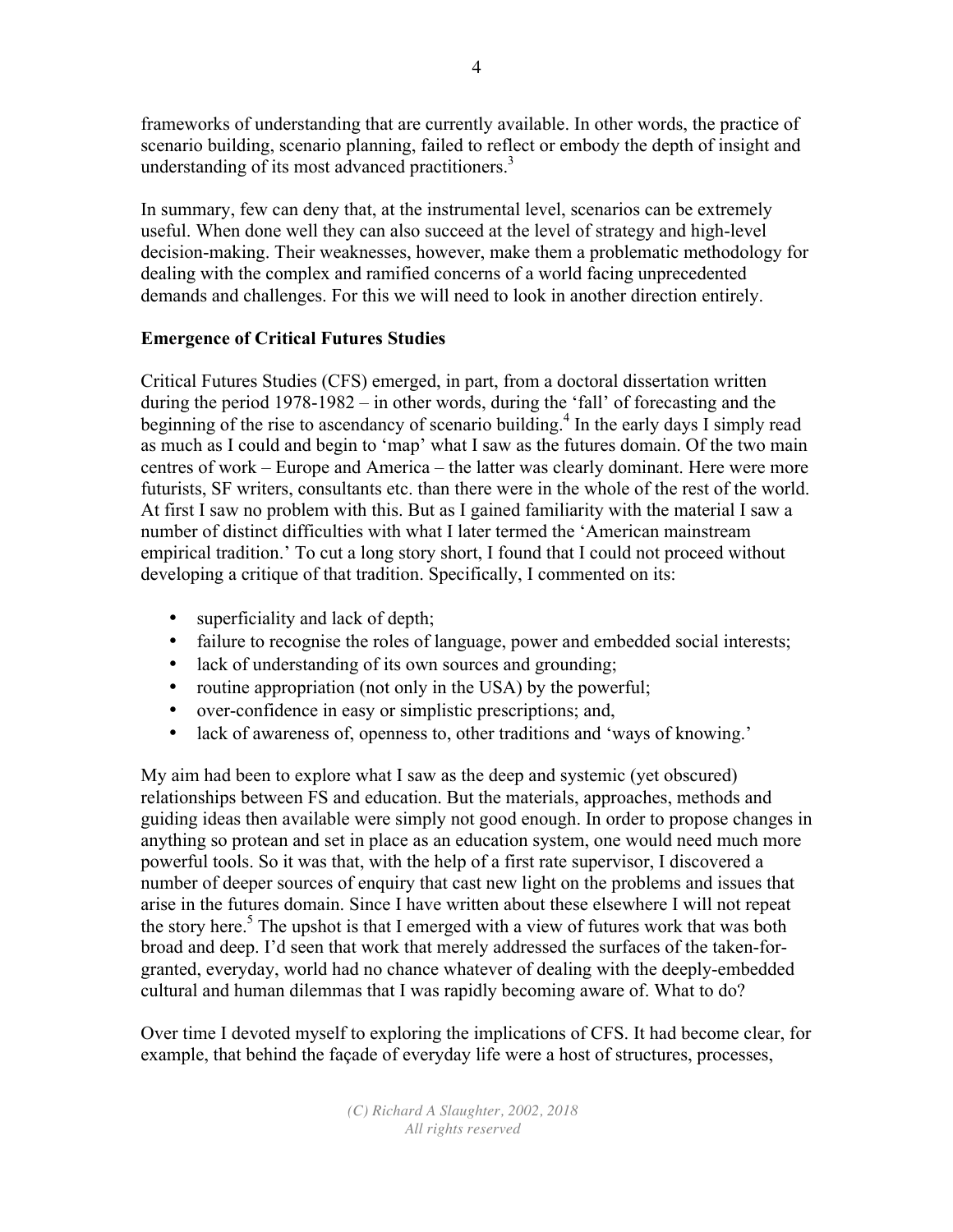factors, realities in fact, that should not be overlooked. Indeed, to understand the present one had to cover two very different sub-domains of futures-related work. One is the past that poses questions such as: how did we get here? Why do we live in this particular world (and not the countless others that were once possible)? The other is the 'depth' that is inherent in what we mean by 'the present.' In other words, I'd tripped over two routes to what one may call 'the inner world.' That was when I made what for me was a key discovery: that in many respects (but obviously not all) the 'inner' world appears to precede and underpin the 'outer' one! Or, to put it differently, personal, organisational and cultural worldviews give rise to the humanly constructed external world that, in turn, exists in a dynamic and ambiguous relationship with the world of nature.

In this view, what seemed crucial was not so much the pursuit of 'outer' concerns that were, in some sense, 'downstream' from the hidden sources. Rather, the central issue was: how could we gain sufficient clarity about the construction of our reality (realities) to be able to intervene in the coding of 'the way things are' in a worldview, in deeply held values, in presuppositions and obscured social interests? Failure at this level seemed to lead straight to the 'overshoot and collapse' futures that had been described in FS since the early 1970s and earlier in Dystopian SF.

So it seemed to me that a central concern for CFS could be summed up simply and directly as 'the re-negotiation of meanings.' This obviously means that futures work so understood is largely symbolic. Access to the field is through what Wendy Schultz called 'futures literacy.' In time I came to see such literacy as necessarily coming *prior to* the tools and methodologies of the professional futures field. Indeed, I came to the view that without the former the latter risks becoming 'thin' and unproductive - which, strangely enough, is exactly the fate of most of the scenarios I have ever seen. They skate handily enough around the surface but fail to deal in depth with the problematics of people, organisations, cultures in stress and transformation.

On the other hand it seemed that the critical approach I had slowly worked toward could shed some light both on the way things are as well as on the way they could be. This is not a predictive interest. Rather, it's an emancipatory one, exactly as Habermas suggested some years ago. The latter is not about control. It's about the rights, freedoms and capacities of self-constitution in social contexts. It became clear, moreover, that much of the futures field at the time remained preoccupied with surfaces. The most popular books simply skated over constitutive social realities and, it seemed to me, missed the point completely. So I termed this work 'pop futurism.' It was, and remains, frothy, insubstantial and ideal for the rapid visual clip or sound bite so beloved of the mass media.<sup>7</sup>

Underlying this I saw that most well intended futures work around the world focused on real-world issues and problems. Planning departments, environmental protection agencies, strategising in organisations etc. This work was more serious, more focused, really just trying to deal with everyday concerns in appropriate and sensible ways. The main difficulty was that, given the global predicament, such work is simply not good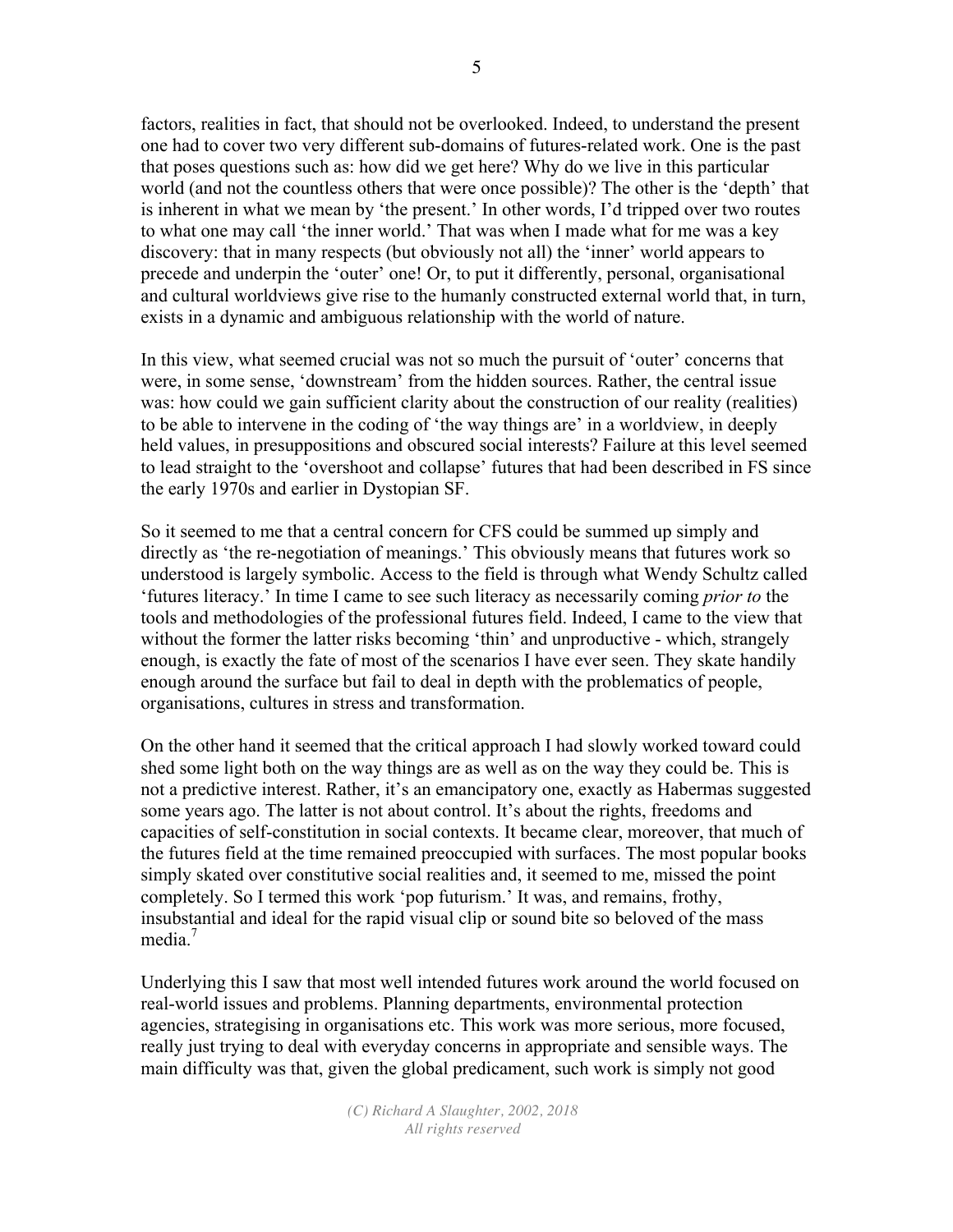enough. I felt very strongly that we had to go deeper. And what I found was that the deeper we go (into the constitution of 'the way things are') the more demanding the work, certainly, but also the more penetrating are the insights, the more *symbolic* power emerges, the more options can be seen both in inner and outer worlds.

Productive futures work, however, is not, nor can it ever be, an individualistic enterprise. Over the years I suppose I have drawn on the work of hundreds, perhaps thousands, of other people, mainly through literature, but also through a global network of personal contacts. It is here that futures organisations such as the World Futures Studies Federation (WFSF) play a key role. It was at a conference organised by the latter that Inayatullah saw a presentation I gave about these various 'layers' of futures work. He saw that this approach could be rendered as a method. Thus was born one of the first methodological developments of the new perspective. <sup>8</sup> The latter can be distilled into a simple workshop method that has proved valuable in a wide range of circumstances.

#### **An emerging paradigm - the social construction of reality**

It's interesting to see how the various threads and developments of various fields arise in different places, at different times, and now and then meet up later, yielding the possibility of a new synthesis, or a series of them. A source work on the Social Construction of Reality (SCR) was published in  $1966<sup>9</sup>$  It intersected with other streams of innovation in sociology (such as the sociology of knowledge and studies of science and society) and certainly informed some components of critical futures work. But it was not until later that the centrality of SCR to advanced futures work became clear. I drew attention to some aspects of it in my initial formulations of  $CFS$ <sup>10</sup> Another who was drawn in this direction was Kate Miller. Her 1994 paper in the *WFSF Bulletin* provided a succinct and readable summary of the role of SCR within an advanced futures discourse.<sup>11</sup> It remains surprising how few people have actually made this connection. The streams of discourse continue to flow in mainstream sociology with, for example, Ulrich Beck's books on globalisation and what he calls 'world risk society', to which I will return below. But a substantive connection remains to be made. The rest of this paper is a tentative sketch of what that may involve.

One starting point is the term 'social reality' itself. As Miller puts it: 'what is regarded by the public as social reality is a construction to which each member contributes by selecting from available information to develop a picture of the world.<sup>'12</sup> In their nowclassic text on the subject, Luckmann and Berger consider some of the ways that societies are constituted by history, culture, institutions, roles etc. For example, they suggest that: 'the relationship between knowledge and its social base is a dialectical one, that is, knowledge is a social product and knowledge is a factor in social change.<sup>13</sup>

They consider the role of reification - the view that what has been created by human beings has some sort of independent reality. Further, they suggest that when this occurs there has been a loss of memory of human authorship. Thus power slips away, is seen as external. The question is whether humans can retain the awareness 'that, however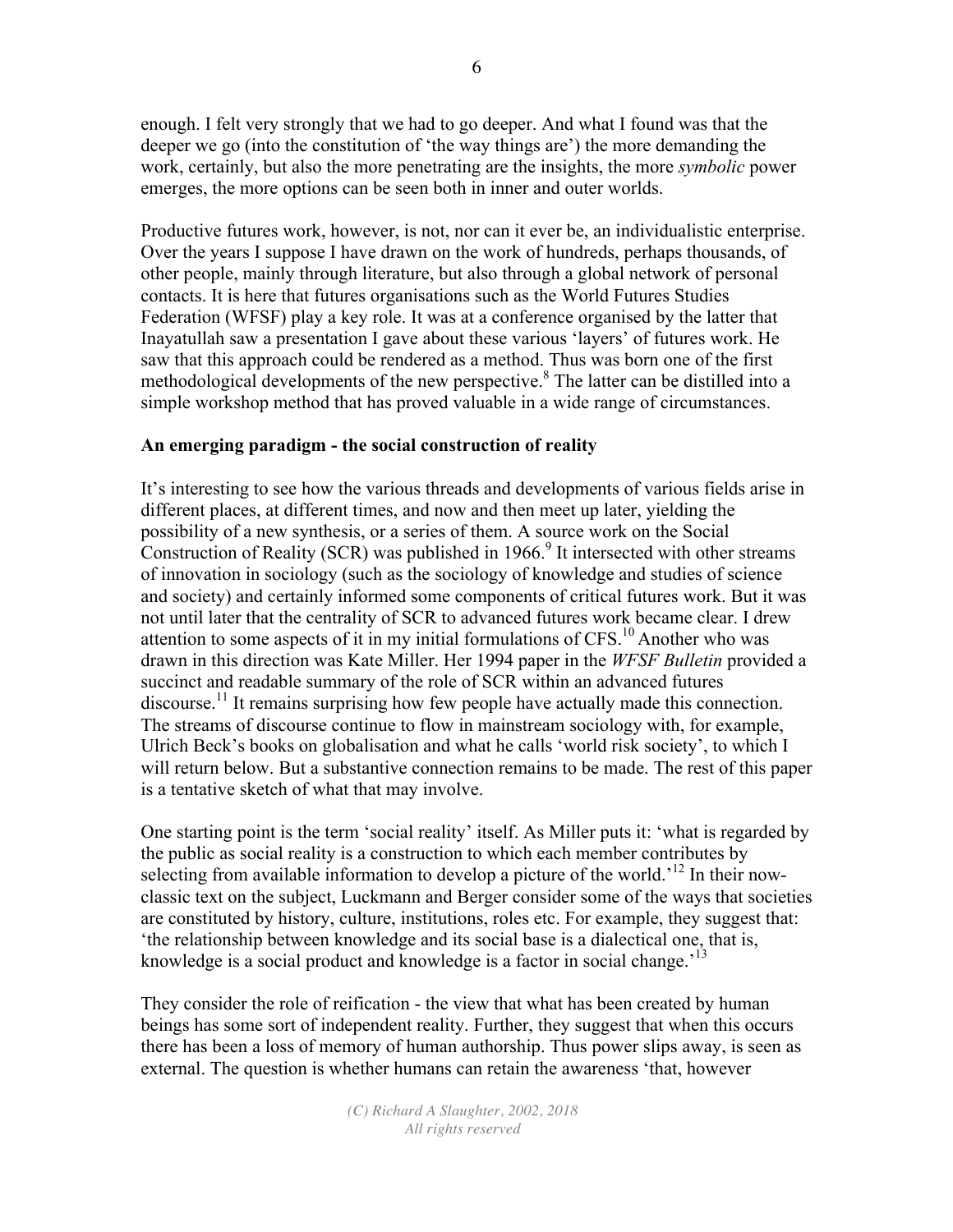objectivated, the social world was made by men – and therefore can be re-made by them.'14

Such statements clearly resonate with some of the underlying purposes of CFS. But the relationship is much more than a vague resonance. The language and concepts that are so central to the SCR discourse feed directly and explicitly into the problematic which is central to both domains. Consider the following.

The legitimation of the institutional order is … faced with the ongoing necessity of keeping chaos at bay. All social reality is precarious. All societies are constructions in the face of chaos. The constant possibility of anomic terror is actualised whenever the legitimations that obscure the precariousness are threatened or collapse.<sup>15</sup>

Here we can see one source of society's necessary resistance to change, its fearfulness of social innovation, its fury when confronted with certain symbolic challenges. It's exactly this territory that is the arena within which CFS operates. It is the social heartland, vital to the functioning of society on a day-to-day basis, yet contested in its very essence. Thus the strategies of social defence are very, very powerful. Logically, then, this is where questions of power (especially definitional power, the power to exclude) are unavoidable. It's worth re-emphasising here that I'm not thinking of instrumental power (the power to re-shape the world externally) but symbolic power (the power to define the foundations of the social order).

Luckmann and Berger describe various sorts of social legitimation as 'machineries of universe-maintenance' and comment that 'the success of particular conceptual machineries is related to the power possessed by those who operate them.<sup>16</sup> Here is the nub of the issue: to what extent does CFS itself constitute a self-consistent, liberating and constructively powerful symbolic universe of its own? Is it coherent enough, is it sufficiently widely established, is it capable of being fully legitimated by sufficient numbers of thinking people to fulfil its potential as an agent of social progress and social re-construction?

I want to add one further element before bringing this brief discussion to a close. One of the most interesting speech communities that have organised around the need to understand the global environmental predicament is that which is dedicated to describing empirically some of the impacts and costs that humanity is continuing to impose on the natural world. Among these is the Washington-based Worldwatch Institute that publishes yearly up-dates on global environmental issues.<sup>17</sup> These volumes are clear, well researched and authoritative. They depict a world in stress and in peril. And yet something is missing. Beck describes this perspective as 'naïve realism.' Why naïve? Because 'the unreflexive viewpoint forgets or suppresses the fact that its 'realism' is sedimented, fragmented, mass-media collective consciousness.' Or again, because 'the definitional power of realism rests upon exclusion of questions that speak more for the interpretative superiority of constructivist approaches.'<sup>18</sup>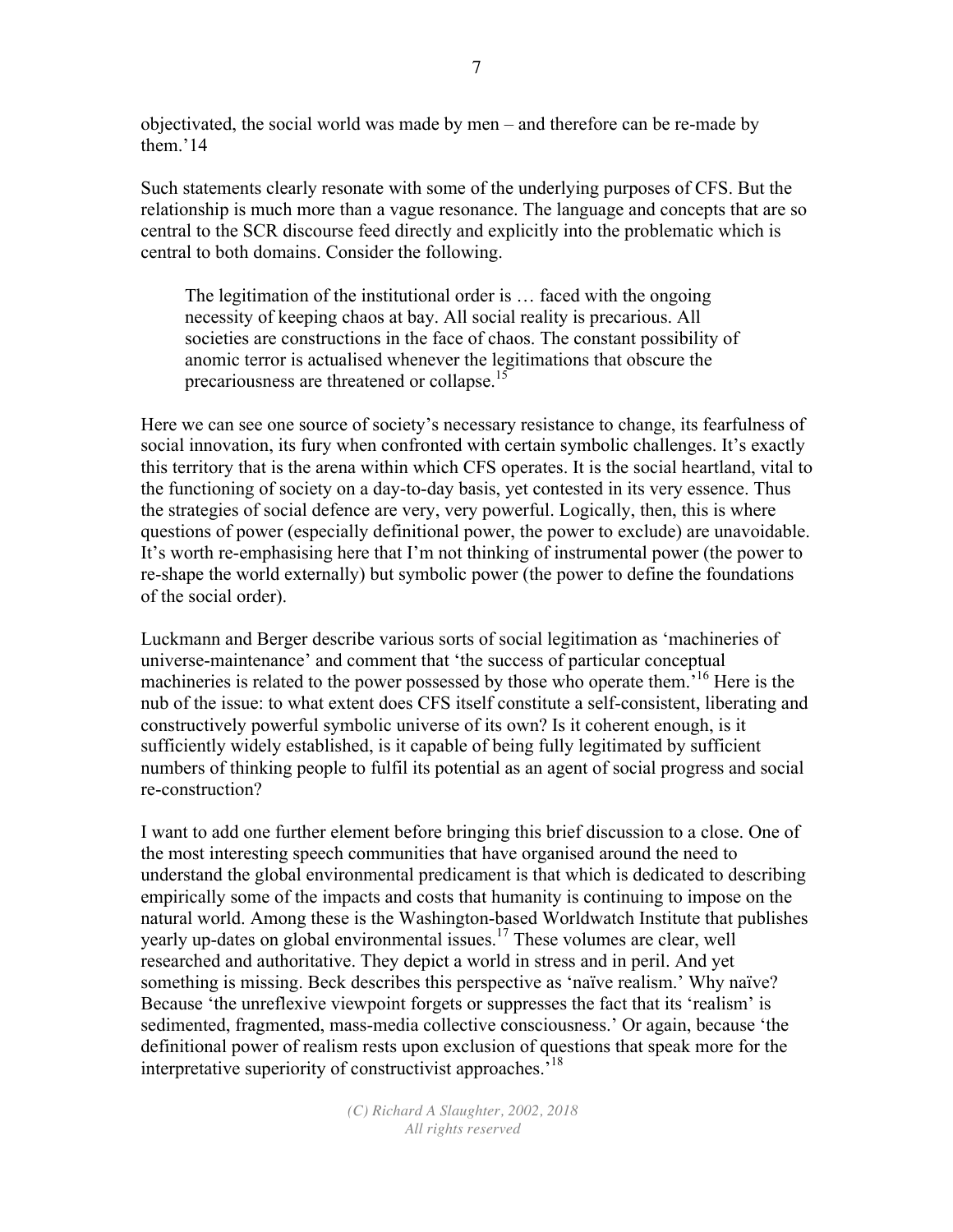He then outlines what he calls a 'social-constructivist view.' Here 'talk of a 'world risk society' rests not on a (scientifically diagnosed) globality of problems but on 'transnational discourse conditions' … which assert within public space the issues of a global environmental agenda.'<sup>19</sup> He then goes on to argue for a *rapprochement* between a reflexive realism and a social constructivist approach to the global predicament.

## **Conclusion**

The significance of social construction within the CFS view is as follows. It decisively moves debates about the currently threatened world and its many futures options away from the simpler and immediate arena of externals to the processes of self-understanding, self-constitution and mediation of power and meaning at these formative levels. Perhaps the central claim of CFS is that it is here, in the symbolic foundations of the social order that the wellsprings of the present lie, as well as the seeds of many possible alternative futures. If the latter is indeed the key guiding concept of futures work generally, then I doubt that it can be effectively operationalised without a steady shift into the areas I have described above and a much wider engagement (on the part of futures workers and others) in this powerful symbolic domain than hitherto.

This chapter has argued that three central methodologies can be found within FS over the past decades. Each of them is paradigmatically distinct. Forecasting was an attempt to assert control and a measure of certainty over an unknown future. Scenarios are an attempt to explore diversity within the forward view. The social construction of reality is an attempt to further the deepest purposes of critical futures work in ways that lead toward more humanly viable futures than those currently in prospect.

## **References**

- 1. Bell, W. *The Foundations of Futures Studies*, vols 1 & 2, Transaction Pubs, New Jersey, 1997.
- 2. Kahn, H. *On Thermonuclear War*, Princeton, New Jersey: Princeton University Press, 1960, and *Thinking About the Unthinkable*, NY, Avon Books, 1962.
- 3. See Ogilvy, J. Futures Studies and the Human Sciences: The Case for Normative Scenarios, in Slaughter, R. (ed) *New Thinking for a New Millennium*, London, Routledge, 1996, 26-83. Also Tibbs, H. Global Scenarios for the Millennium, in Slaughter, R. *Gone Today, Here Tomorrow: Millennium Previews*, Prospect, Sydney, 200 333-341. For an outline of an impressive meta-framework for considering these questions, see Wilber, K. *A Brief History of Everything*, Hill of Content, Melbourne, 1996.
- 4. Slaughter, R. *Critical Futures Studies and Curriculum Renewal*, PhD, University of Lancaster, 1982.
- 5. Slaughter, R. An Outline of Critical Futures Studies, in Slaughter, R. *Futures for the Third Millennium - Enabling the Forward View*, Prospect, Sydney, 1999.